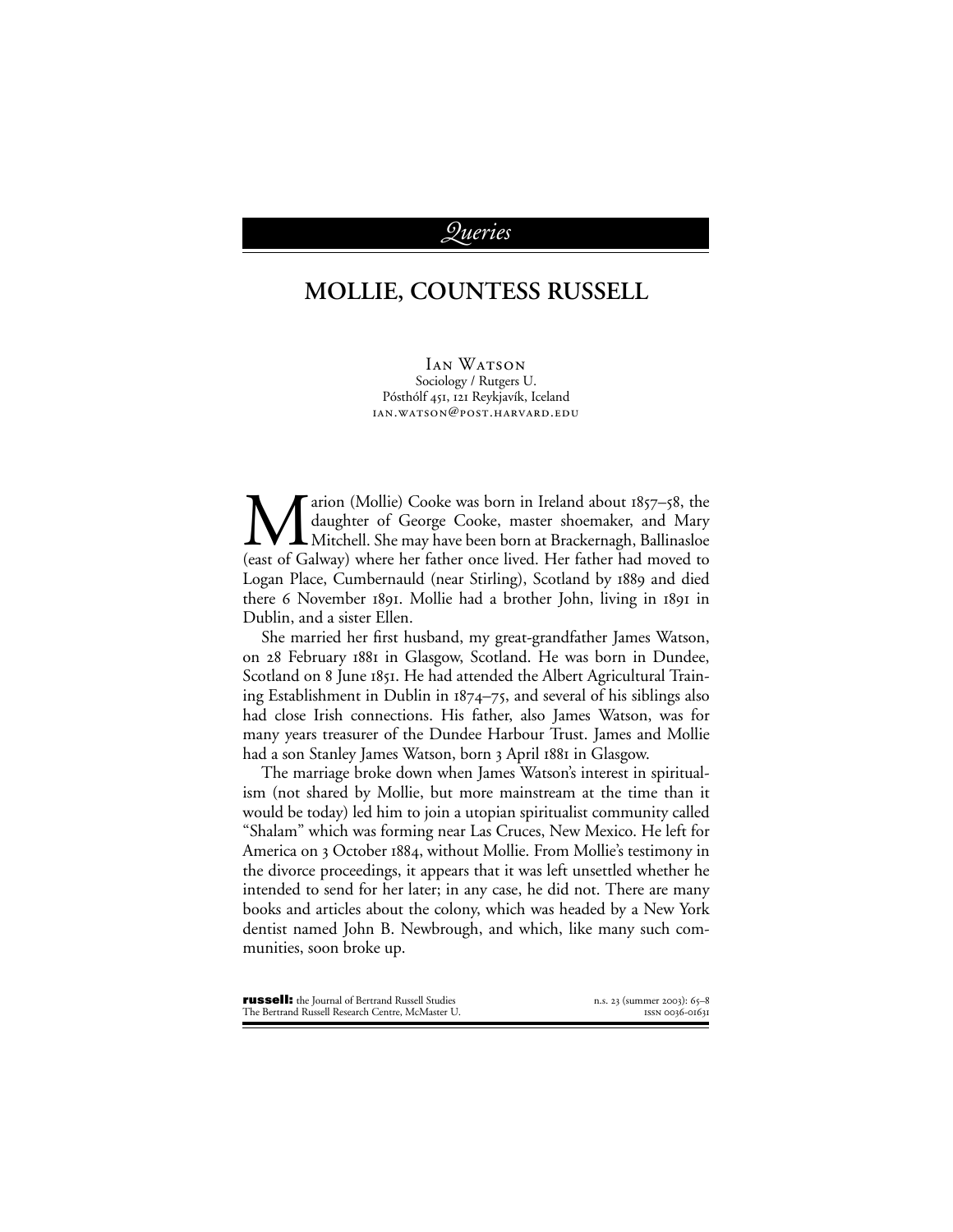## *Queries*

In 1888, by then living in Aberdeen, Scotland with their son, Mollie filed for divorce, which was granted the following year. On 30 June 1889 in Chicago, James Watson married Nellie Florence Jones, who had also been a member of the Shalam colony. They moved to Los Angeles, where they had two children, the eldest being my grandfather James M. Watson. They were divorced in Los Angeles in 1903. James Watson died at his son's home in Los Angeles on 12 April 1935.

On 23 July 1889 in Aberdeen, Mollie married George John Somerville, an electrician. Their son John Alec Somerville was born in Aberdeen on 29 September 1889, and their son George Cooke Somerville on July . At this point the family disappears from Scottish records, and it seems likely that they moved to England around this time.

George Santayana describes Mollie in his memoirs *Persons and Places* as "a fat, florid, coarse Irishwoman of forty  $\vert$  in 1895, with black curls, friendly manners and emotional opinions; a political agitator and reformer":

Mollie was a good soul. I think it was a relief to her to give up her politics and "social work"; she retained only a natural motherly kindness to servants and to village children, and to me also, for which I was grateful. She knew what poverty was, and didn't overdo acting the grand lady; remained simple and active, and ready, as it were, to relapse at any moment into her native paddydom without much minding it. She had been an orphan or a foundling, picked up and adopted by a small Irish official or tradesman, who married her later; and she had a grown-up son who bore his name. The old man had died, and now she had two small boys by a second husband, who had brought her to live in London and introduced her to politics and social reform. In those circles she had caught sight of Russell, and Cupid had done the rest.<sup>1</sup>

I have not tried to find the record of Mollie's divorce from George John Somerville. He is likely the George J. Somerville, electrical engineer, age 50, born in Scotland, living alone at 23 Calthorpe Street, St. Pancras, London, in the 1901 census.

By the late 1890s Mollie was living near London where she met Frank Russell, the 2nd Earl Russell, Bertrand Russell's elder brother, in a politi-

*Persons and Places: Fragments of Autobiography; Critical Edition*, ed. William G. Holzberger and Hermann J. Saatkamp, Jr. (Cambridge, Mass.: MIT P., 1986), pp. 476– . The volume includes a photograph of Mollie.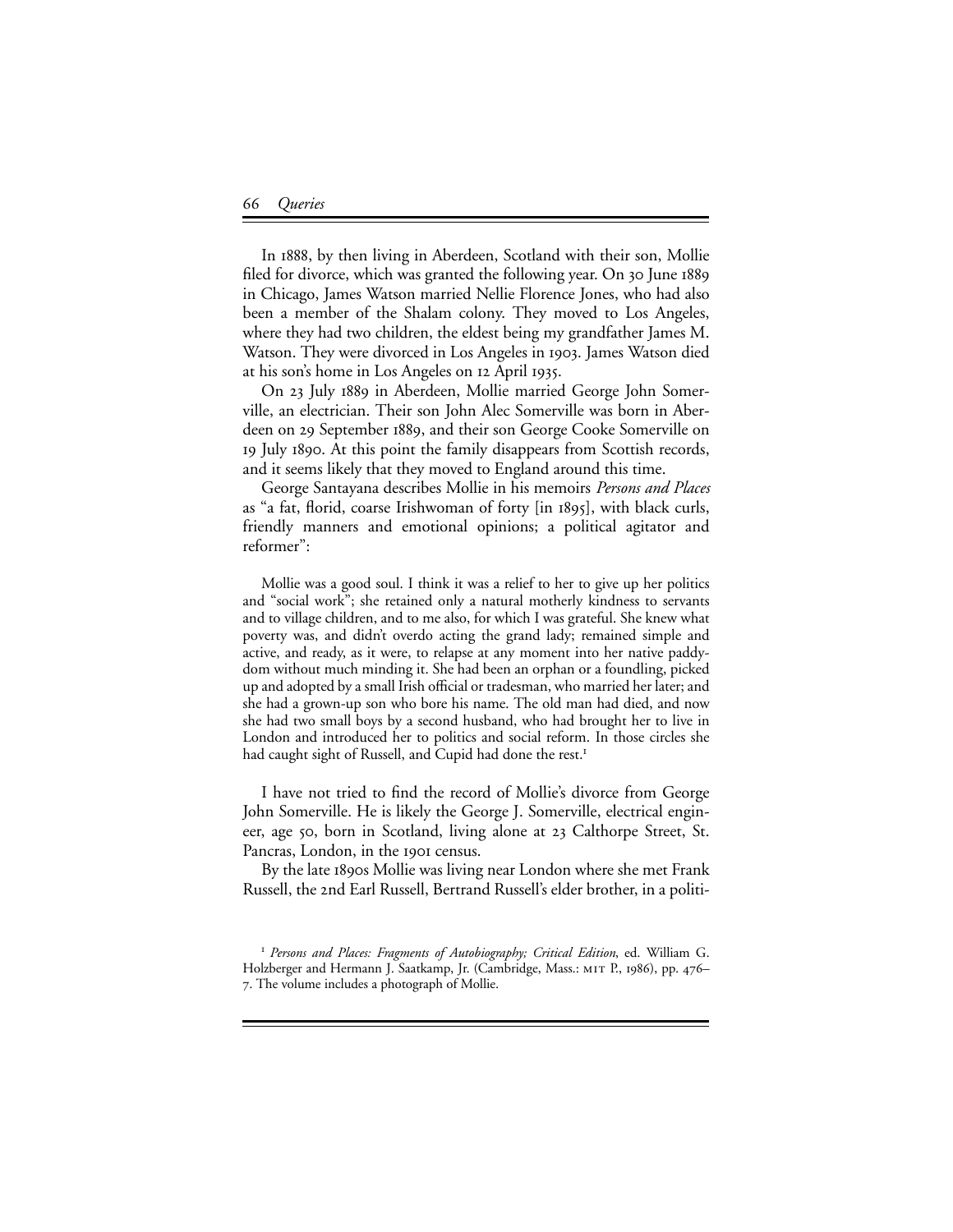cal context. It was their desire to marry that precipitated the trip to America, Nevada divorce, and Nevada marriage that resulted in Frank Russell's bigamy trial in the House of Lords and subsequent imprisonment when he wrote his *Lay Sermons*. Her son Stanley James Watson, by then a teenager, joined them in America. The 1901 census shows the three of them living together in Amberley Cottage where Stanley James Watson was working as private secretary (presumably to Frank). Mollie's two Somerville sons, who are not living with her in the census, are almost certainly the "Ian" and George Somerville, aged II and Io and both born in Scotland, boarding with school principal Rev. John Botheras at Westbourne Rd., Lewisham, London.

Mollie and Frank were divorced in 1916, she suing him. Frank seems to look back quite fondly at Mollie in his memoirs, *My Life and Adventures* (1923), perhaps because of his disastrous third marriage to Elizabeth von Arnim.

As Marion, Countess Russell, Mollie published two novels both of which are held by the Bertrand Russell Archives: *Five Women and a Caravan* (London: Eveleigh Nash, 1911) and *An Excellent Mystery* (London: Stephen Swift, 1912). The latter book is dedicated to Frank, and the copy in the Archives is inscribed to Upton Sinclair. The Archives also hold copies of two of her letters (to Bertrand Russell). She also published a one-act play entitled *The Matchmakers* (London: H. F. W. Deane & Sons, 1929). Bertrand Russell mentions *Five Women and a Caravan*: "In it she always alluded to my brother as 'my owner'."

The "Marion Countess Russell Fund" was constituted and supplemented by three deeds, dated 14 September 1914, 12 September 1921 and 2 November 1929. This fund seems to have been a trust fund for Frank's divorce settlement to her. Santayana suggests there was (a then illegal) collusion in the divorce, in which this settlement may have played a role.

After Frank Russell's death in 1931, Bertrand Russell had to pay a yearly sum to Mollie for the rent of Telegraph House, as a continuation of her alimony settlement with Frank. Bertrand Russell wrote in his *Autobiography*: "His [Frank's] second wife, who was very fat, used to wear green corduroy knickerbockers.… Her day … came to an end.… Molly, from whom he wished to be divorced, demanded  $\pounds$ 400 a year for life as her price; after his death, I had to pay this. She died at about the age of ninety" (Auto., 2: 153). Russell sold Telegraph House in 1937. In his *Selected Letters*, the editor says that the proceeds of Telegraph House